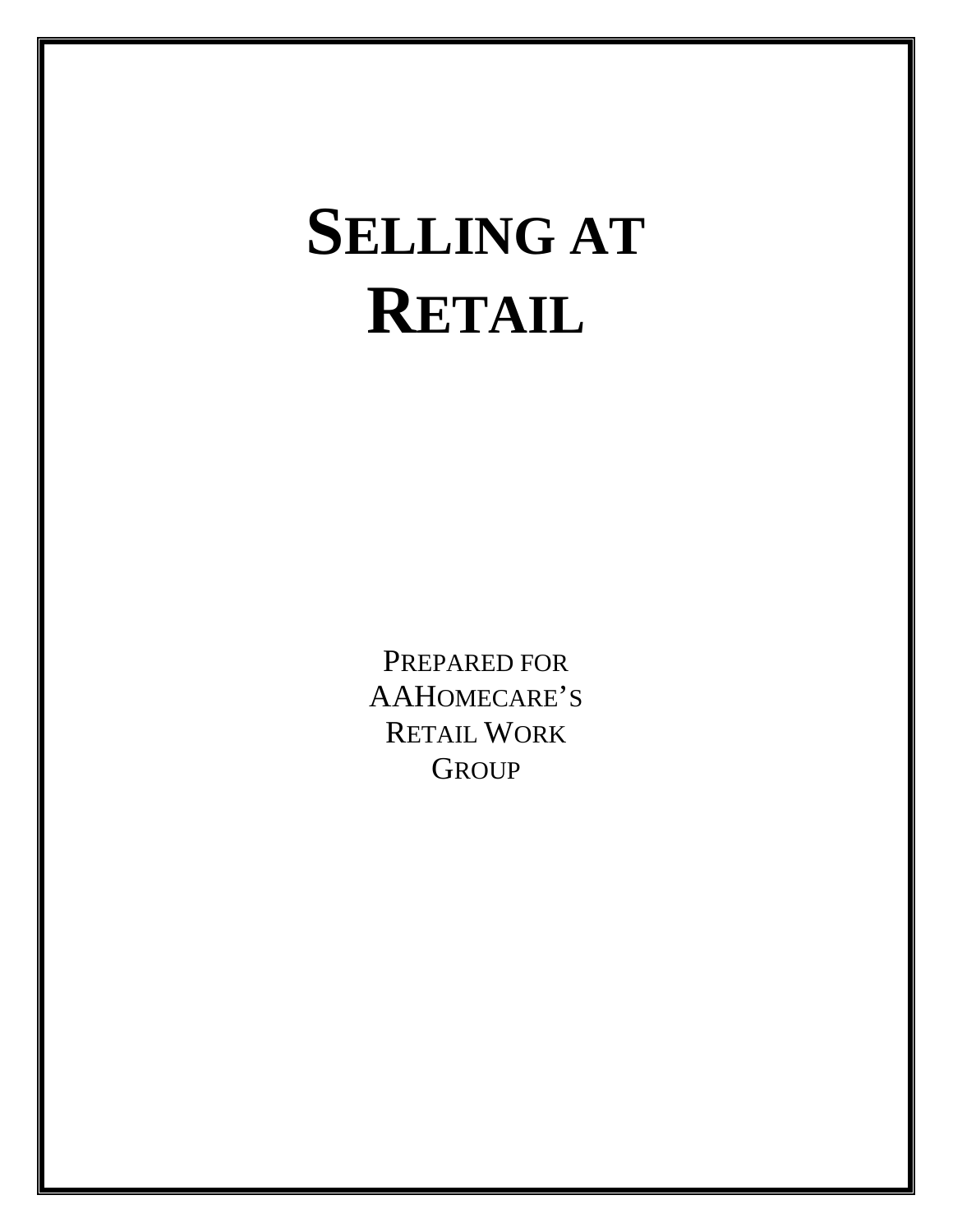# **RETAIL WORK GROUP**

AAHomecare recognizes that billing Medicare on an assignment basis has become very challenging for many DME suppliers. AAHomecare also understands that many DME suppliers see an opportunity in implementing an innovative retail business in which customers pay cash. For these reasons, AAHomecare has formed a Retail Work Group comprised of stakeholders in the DME industry. The Retail Work Group is developing tools for suppliers to utilize as they move into the retail market. These tools include educational "white papers" such as this paper entitled "Selling at Retail."

This white paper was prepared for the Retail Work Group by Jeffrey S. Baird, Esq., Chairman of the Health Care Group of Brown & Fortunato, P.C. Mr. Baird can be contacted at 806-345-6320 and [jbaird@bf-law.com.](mailto:jbaird@bf-law.com)

The AAHomecare staff liaison for the Retail Work Group is Ashley Plauché, Manager of Government Affairs. Ms. Plauché can be contacted at [ashleyp@aahomecare.org.](mailto:ashleyp@aahomecare.org)

For further information about this white paper, contact Mr. Baird. For information about the Retail Work Group, contact Ms. Plauché.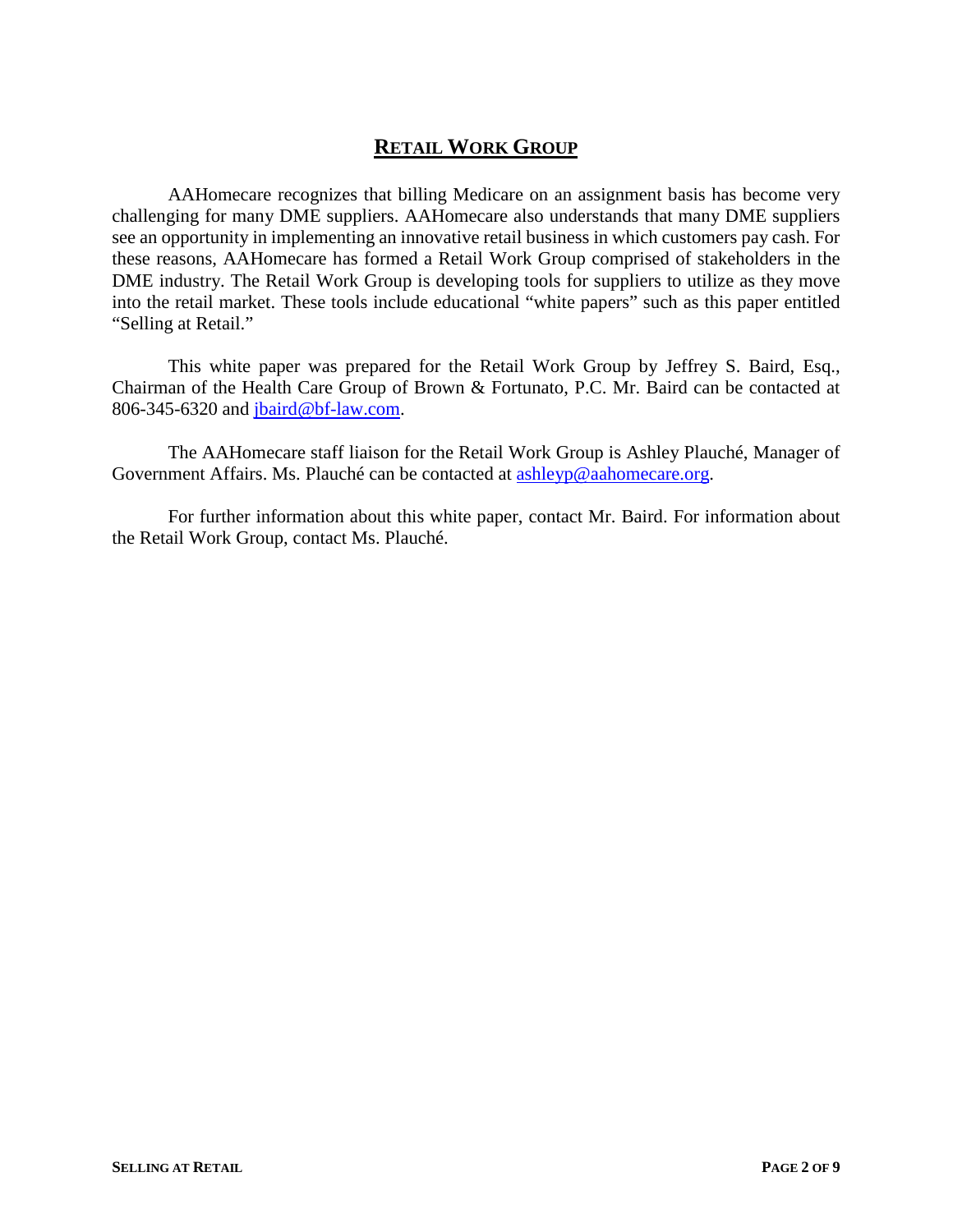# **SELLING AT RETAIL**

By: Jeffrey S. Baird, Esq.

#### Introduction

A number of factors are making the Medicare fee-for-service ("FFS") model almost untenable. These include, (i) competitive bidding ("CB"); (ii) applying the CB reimbursement rates to non-CBAs; (iii) aggressive audits; (iv) reimbursement cuts; and (v) stringent documentation requirements.

Some DME suppliers will implement "economies of scale" that will allow them to succeed in the Medicare FFS arena. However, these suppliers will be the exception. Most DME suppliers can no longer base their business model on Medicare FFS. Suppliers need to go outside their comfort zone and look for new sources of income. One such source is the retail market.

There are 78 million "Baby Boomers" who are retiring at the rate of 10,000 per day. Boomers understand that they will be required to pay out-of-pocket for a portion of their health care expenses … including DME. From a Boomer's standpoint, the most important asset he has is time. Many 75 year old Boomers will not want to wait around for Medicare approval. Rather, the Boomers will simply pay cash and move on with their lives. As the DME supplier moves into the retail market, it needs to (i) consider setting up a separate legal entity and (ii) adhere to certain legal guidelines.

#### Separate Legal Entity for Retail Business

Assume that ABC Medical Equipment, Inc. has a PTAN and is located on Main Street. Assume that John Smith is the sole stockholder of ABC Medical. It is wise for Smith to set up a new legal entity (e.g., corporation or limited liability company) with its own Tax ID # (e.g., "ABC Retail Sales, Inc.")

ABC Retail will not have a PTAN. ABC Retail will be located on Elm Street. Or it can be located on Main Street next to ABC Medical, with ABC Medical being in Suite A and ABC Retail being in Suite B. The bottom line is that ABC Medical and ABC Retail will be physically separated from each other. Each legal entity will have its own employees, own bank account, etc. In short, each entity will be operated as a distinct business. When a customer wants the "Cadillac" product, then he can pay cash for the product at ABC Retail. If a customer wants Medicare to pay for the product, then he can obtain the product from ABC Medical. ABC Retail will stock only "Cadillac" products. ABC Medical will stock a variety of products, including "Cavalier" products.

If a customer walks into ABC Retail and says that he wants Medicare to pay for the product, then ABC Retail can refer the customer to ABC Medical. Conversely, if a customer walks into ABC Medical, does not like the product selection, and is willing to pay cash for a higher end product, then ABC Medical can refer the customer to ABC Retail. Even though the two companies will have the same owner (John Smith), the companies are nevertheless separate legal entities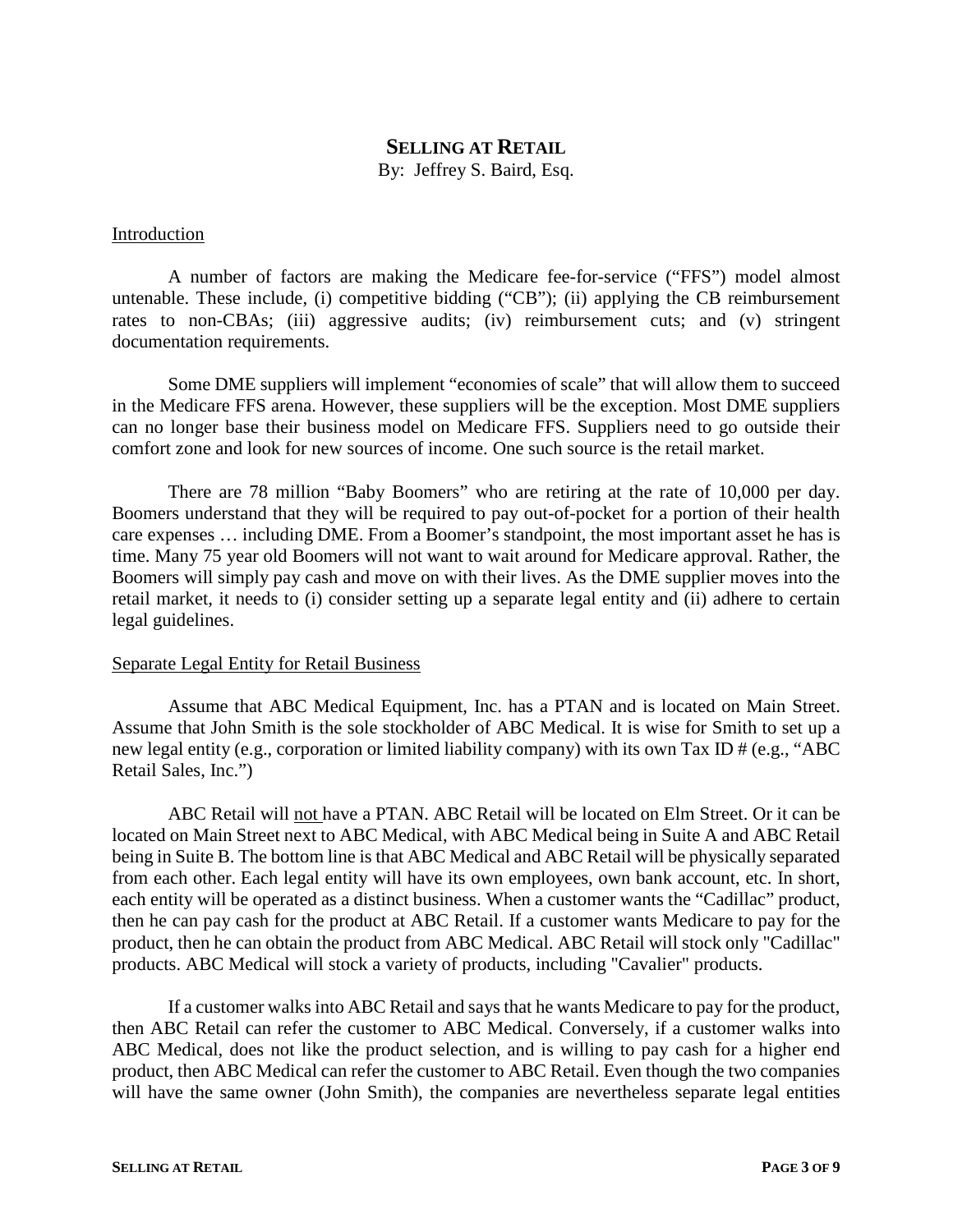(each with its own Tax ID #). And so the relationship between the two companies needs to be the same as if they were not owned by the same person. Therefore, there can be no money going back and forth between the two companies that is tied to referrals.

It will be important for ABC Medical and ABC Retail to truly operate as separate legal entities (e.g., no commingling of money). This way, someone suing one of the companies will not be able to "pierce the corporate veil" and sue the other company as well.

ABC Retail needs to be aware of 42 U.S.C. 1395m(j)(4)(A), which states that if a supplier furnishes DME to a Medicare beneficiary, for which no payment may be made because the supplier does not have a Medicare supplier number, then any expenses incurred for the DME will be the responsibility of the supplier. This means that the ABC Retail customer will have no financial responsibility for the product, and ABC Retail will be required to refund the customer, unless before the product is furnished, (i) the customer is informed that Medicare will not reimburse the customer for the product and (ii) the customer agrees to pay cash knowing that he will not be reimbursed. In order to meet this requirement, when a customer walks into ABC Retail and the ABC employee suspects that the customer is covered by Medicare, then the employee may want the customer to sign an ABN. Alternatively, ABC Retail may make the calculated decision that having suspected Medicare customers sign an ABN will have a "chilling" effect on the retail experience for the customers. Therefore, ABC Retail might decide not to require a suspected Medicare customer to sign an ABN; and then in those instances when a Medicare customer subsequently complains that he was unaware that Medicare would not reimburse him, ABC Retail will issue a full refund to the customer. This likely will not occur very often. ABC Retail should also post signs that are conspicuous to the public, that say that ABC Retail is not a Medicare supplier and that Medicare will not pay for items purchased from ABC Retail. Now let us assume that ABC Retail desires to sell items for cash over the internet. ABC Retail's web page should have the following in large bold type appear as soon as the customer clicks on a link to view DME, as well as immediately prior to check-out: "**Notice to Medicare Beneficiaries.** Medicare will pay for medical equipment and supplies only if a supplier has a Medicare supplier number. We do not have a Medicare supplier number. Medicare will not pay for any medical equipment and supplies we sell or rent to you. You will be personally and fully responsible for payment."

There are two fundamental reasons behind setting up ABC Retail as a separate legal entity:

- **Exposure to Audits** ABC Medical is at risk for recoupment liability in the event of an aggressive audit. If ABC Retail is only a "division" or "DBA" of ABC Medical, and if ABC Medical does get hit with a large recoupment, then it will also adversely affect the financial condition of the retail "division." On the other hand, if ABC Retail is a separate legal entity, then generally speaking, any recoupment liability imposed against ABC Medical will not spill over to ABC Retail.
- **Future Sale of Retail Business –** If ABC Retail is a "division" of ABC Medical, and if John Smith desires in the future to sell his retail business, but retain his Part B Business, then Smith has no choice but to have ABC Medical enter into an *asset* sale of its retail business. On the other hand, if ABC Retail is a separate legal entity, and if Smith decides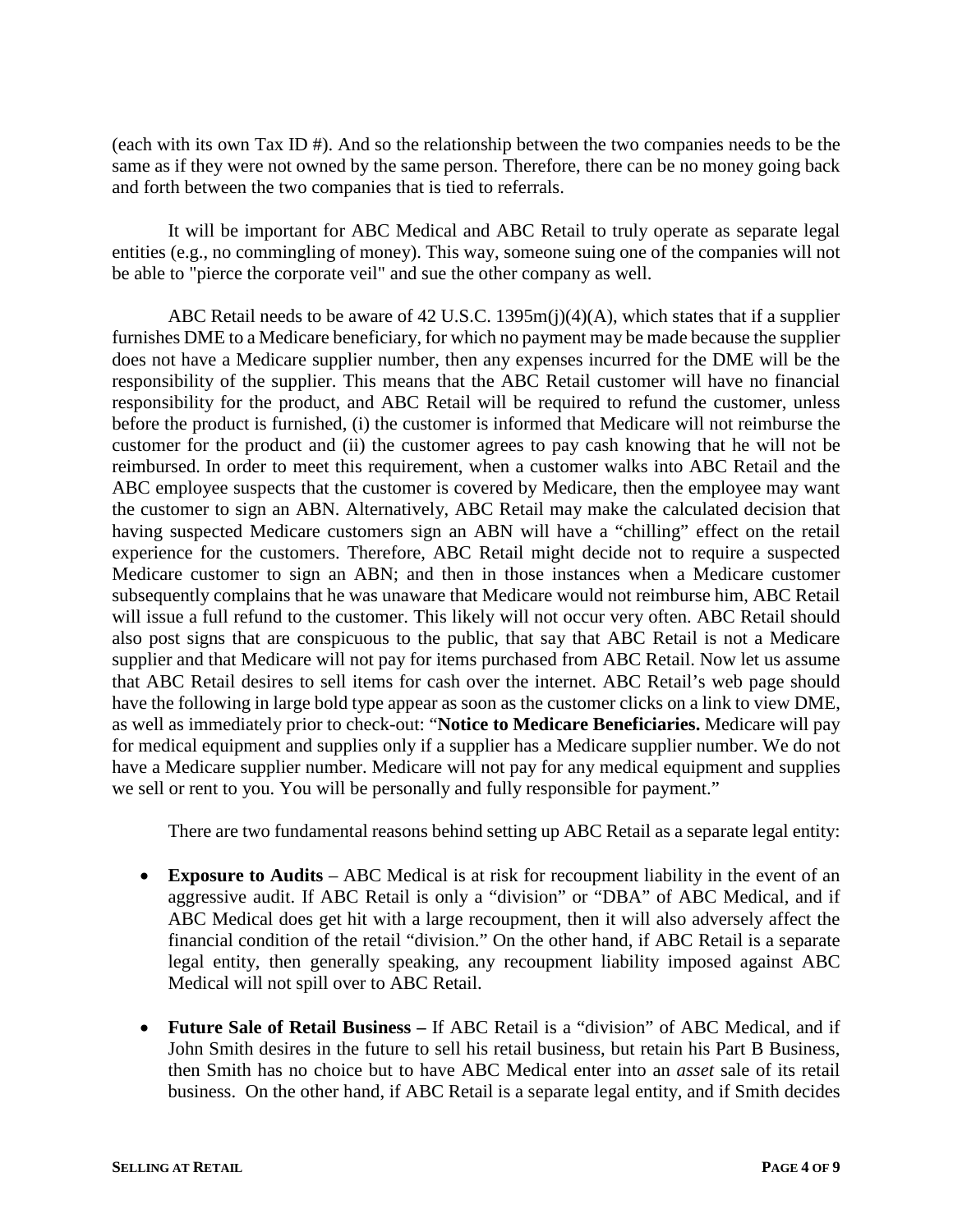in the future to sell the retail business, then he has the option of engaging in either an *asset*  sale or a *stock* sale. Additionally, if ABC Retail is a separate legal entity, then it can bring in additional investors.

# Cash Prices That Retail Supplier Can Charge

**Retail Supplier Does Not Have a PTAN** – There are no restrictions on the prices the supplier sets for Medicare-covered items and for non-covered items.

**Retail Supplier Has a PTAN** – There are no restrictions on the prices that the supplier sets for items not covered by Medicare. If the supplier is non-participating and sells/rents a covered item on a nonassigned basis, then the supplier can, without limitation, charge more than the Medicare allowable. Now let's assume that the supplier is non-participating, sells/rents a covered item on a nonassigned basis, and desires to charge less than the Medicare allowable. The supplier needs to be aware of a federal statute that says that a DME supplier is prohibited from charging Medicare substantially in excess of the supplier's usual charges, unless there is good cause. The current regulations do not give any guidance on what constitutes "substantially in excess," "usual charges," or "good cause." The clearest guidance comes from a 2003 proposed rule that was not subsequently implemented. The proposed rule contemplates the "usual charge" to be either the average or median of the supplier's charges to payors other than Medicare (and some others). Under the proposed rule, a DME supplier's usual charge should not be less than 83% of the Medicare fee schedule amount (i.e., up to a 17% discount from the Medicare fee schedule). There would be an exception for good cause, which would allow a supplier's usual charges to be less than 83% of the Medicare fee schedule, if the supplier can prove unusual circumstances requiring additional time, effort or expense, or increased costs of serving Medicare beneficiaries. The proposed rule would include charges of affiliate companies into the calculation of a supplier's usual charges.

## Sales Tax

When a DME supplier ships products into another state, the question is whether the supplier must collect sales tax in that state. The general rule is that a state cannot require a DME supplier to collect sales tax if the supplier (1) does not have a physical presence in the state and (2) does not have sufficient connections with the state to create a "substantial nexus." Quill vs. N. Dakota, 504 U.S. 298, 311 (1992). Because of the general rule, many states have strengthened their efforts to establish that DME suppliers (shipping into those states) have a "substantial nexus" in those states.

## Sharing Space With a Non-Provider/Supplier

A DME supplier may desire to lease some of its retail showroom space to a "lifestyle" company, that is not a health care provider/supplier, in which the lifestyle company offers products and services that will help the aging Baby Boomer enjoy the active lifestyle that he is accustomed to having.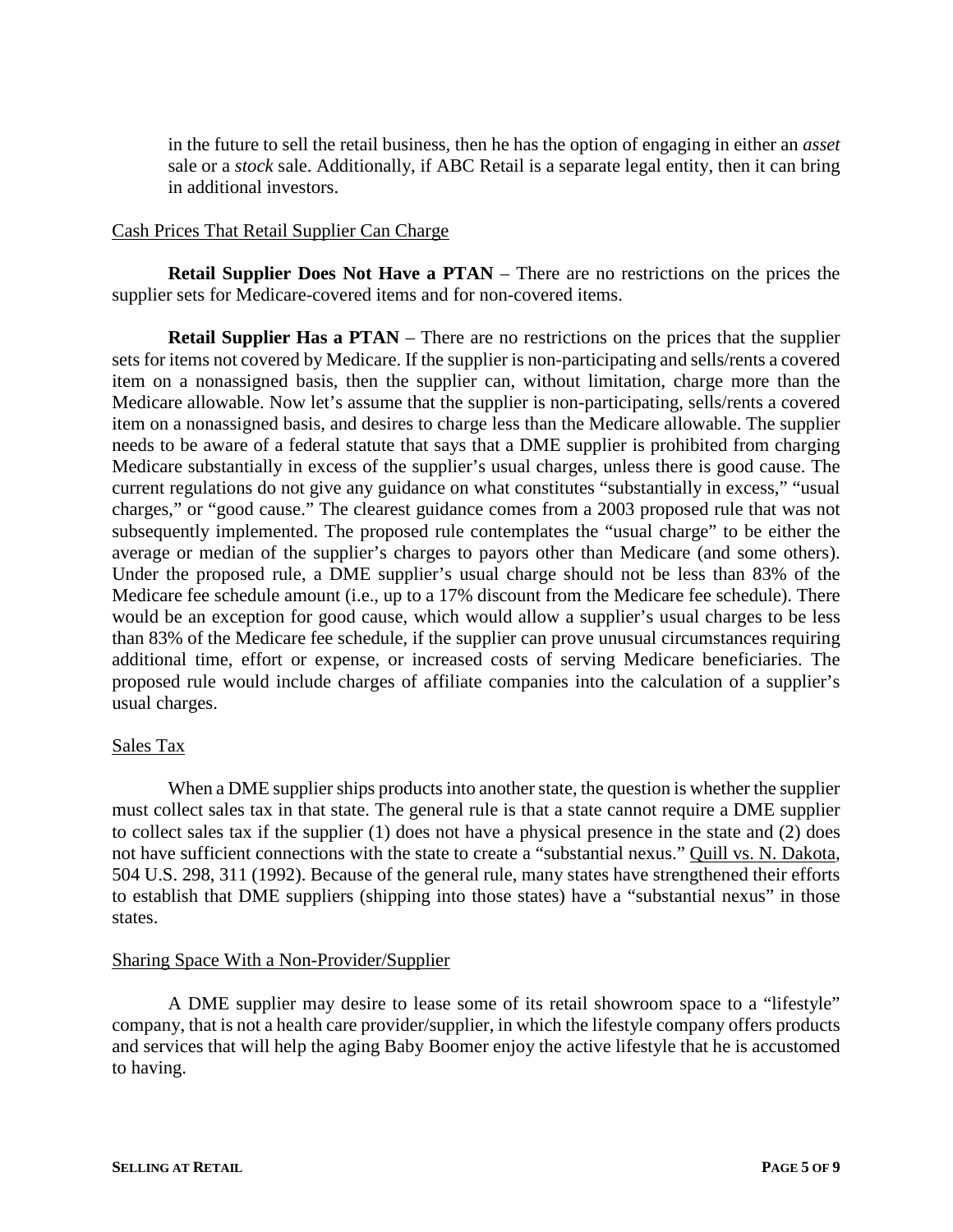Assume that ABC Medical Equipment, Inc. desires to lease a portion of its showroom to XYZ Senior Lifestyle, Inc. XYZ is not a Part B supplier; it sells items for cash. It will be important for ABC to retain at least 200 square feet and continue its Medicare Part B business operations in accordance with the Supplier Standards. When the NSC inspector comes on-site to inspect ABC, it will be important that ABC's and XYZ's spaces be configured so as to avoid any confusion on the inspector's part. For example, the two stores can be separated by seven foot high grid walls, and each store can have its own cash register, telephone line, and sales representatives. On the front of the building, the logo and hours of operation for each store will be displayed. The logo of each store will be displayed in the area of the showroom that is occupied by the applicable store.

#### Charging Cash Customers Less Than What is Billed to State Medicaid

Billing and collecting from state Medicaid programs is more expensive and time consuming for a DME supplier than collecting from a cash-paying customer. It is logical for suppliers to desire to charge a cash-paying customer less than what the supplier bills Medicaid. The question thus arises: Is it permissible for the supplier to do so? Most state Medicaid programs require the supplier to bill the Medicaid program its usual price.

## Qualification as a "Foreign" Corporation

If the DME supplier decides to sell products for cash to residents of other states, then the supplier may need to qualify as an out-of-state or "foreign" corporation in those states. The requirement to register or "qualify" as a foreign corporation in a state generally hinges on whether an entity is "doing business" in that state according to that state's foreign corporation statute. Most states do not statutorily define what constitutes "doing business" in the state; instead, the statute sets forth a non-exhaustive list of activities that do not constitute "doing business" in the state and "interstate commerce" is frequently listed as one of the exceptions. In most states, solely (1) obtaining a DME license, and (2) shipping products into the state will not result in the supplier being required to qualify as a foreign corporation in the state.

## State "Brick and Mortar" Laws

If the DME supplier decides to sell products for cash to residents of other states, then the supplier must determine if it needs to obtain an out-of-state DME license in those states. The supplier needs to be aware that a few states (e.g., Tennessee, Colorado) require the DME supplier to have a "brick and mortar" presence in the state before a license will be issued to the supplier. The latest state to impose such a "brick and mortar" requirement is Georgia.

It is likely that other states will adopt "brick and mortar" requirements as a precondition to receive a DME license. If the supplier intends to sell products to residents of one of these states, it is important that the supplier carefully read the statutory language. Each state "brick and mortar" statute will have nuances that will likely not be found in other state "brick and mortar" statutes. For example: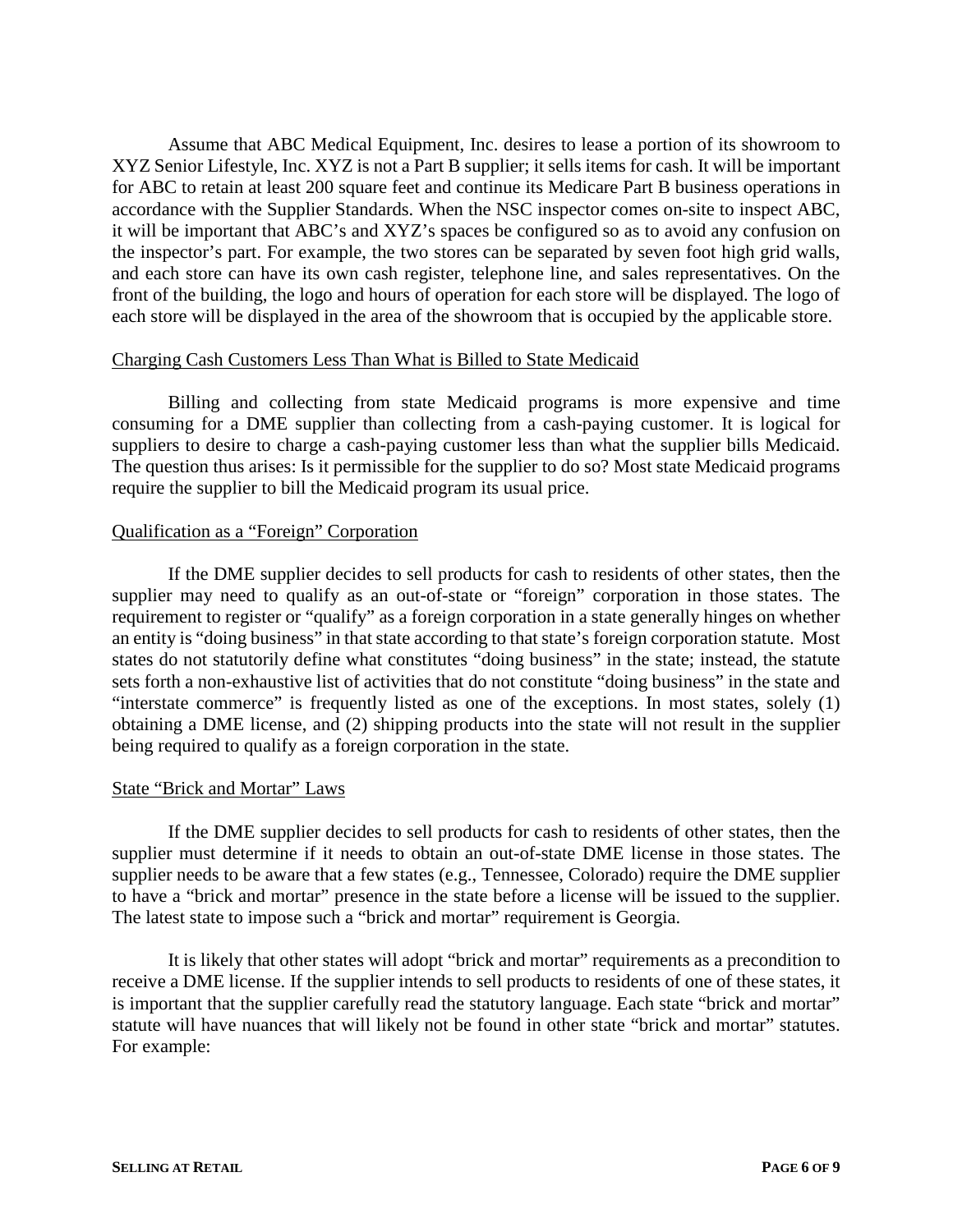- Does the statute define how large the facility must be? Must the facility be 1000 square feet? 500 square feet? 200 square feet? 50 square feet?
- Can the facility be as simple as subleasing e.g., 200 square feet from a pharmacy or grocery store?
- Can the facility be a self-storage unit?
- Is the facility required to be accredited as a DME supplier? Must the facility have a PTAN?
- Can an out-of-state supplier lease e.g., 200 square feet in the state requiring the "brick and mortar" facility ... but then ship products from out-of-state directly to the residents (i.e., products do not physically come into … or go out of … the facility)?
- Is the facility required to be open to the public for "X" hours per week?
- Must there be a person in the facility for "X" hours per week? If so, must the person be a W<sub>2</sub> employee of the supplier or can the person be a 1099 independent contractor?
- Must the facility have an address that is recognized by the post office?
- Must the facility have a telephone with a working telephone number?

#### Use of Social Media

The future of the DME industry is the servicing of the 78 million "Baby Boomers." Boomers are comfortable using social media. The forward-thinking DME supplier will utilize social media to (i) advertise to prospective customers, (ii) stay in touch with existing customers, and (iii) monitor patient outcomes.

#### Internet Leads

Assume that (i) a DME supplier decides to sign a lead generation agreement with a lead generation company ("LGC"), and (ii) the leads include Medicare beneficiaries. Assume that (i) the supplier intends to sell Medicare-covered items to the Medicare beneficiaries on a nonassigned basis, and (ii) the supplier will submit claims to Medicare for reimbursement directly to the Medicare beneficiaries. There are two main legal issues that must be addressed. The first one involves the federal anti-kickback statute ("AKS"). It is acceptable to purchase a lead; however, it is a violation of the AKS to pay for a referral of patients (or for items or services) covered by a federally-funded health care program ("FHCP"). The line between the two can be blurry. It is acceptable for a LGC to obtain basic information from a lead (name, address and telephone number) and sell this "raw" lead to a DME supplier. The supplier can, in turn, pay the LGC on a per lead basis. If, however, the LGC obtains "qualifying" information on the lead (Medicare number, other insurance information, medical condition, physician's name, products currently being used, etc.) and sells the qualified lead to the supplier which, in turn, pays for the lead on a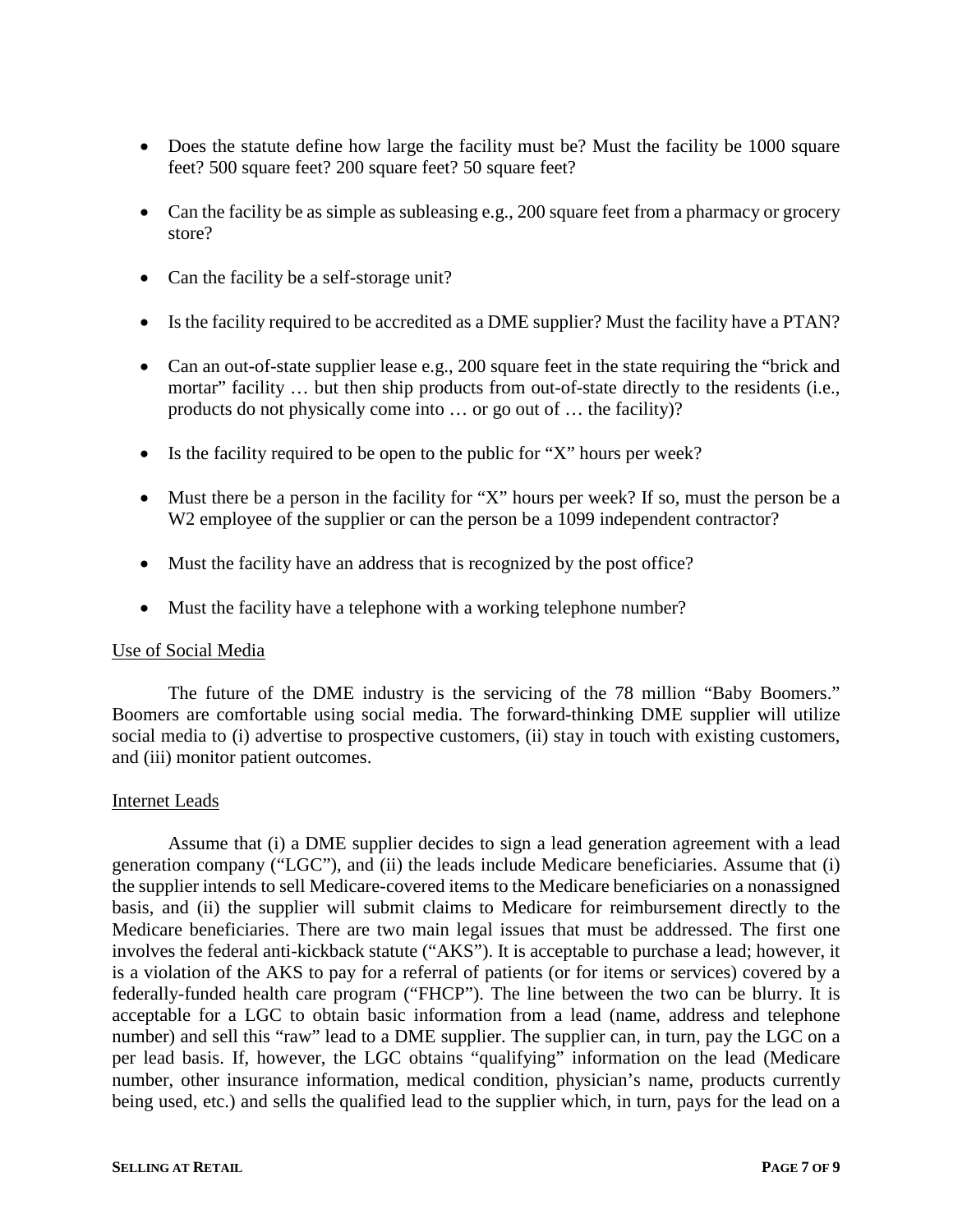per lead basis, then it is likely that the government will take the position that the supplier is not buying a lead, but is paying for a referral … which violates the AKS if the lead is a FHCP patient. Many states have similar anti-kickback statutes, some of which apply to any patient, not just FHCP patients.

The second issue involves the Medicare telephone solicitation statute which states that if a Medicare-enrolled DME supplier has never provided a Medicare-covered item in the past to the beneficiary, then the supplier cannot call the beneficiary unless the beneficiary has first given his written consent to the supplier. And so even if the supplier properly purchases a raw lead, the supplier must be careful with how it communicates with the lead.

#### HIPAA Restrictions on Marketing

The Health Insurance Portability and Accountability Act ("HIPAA") requires "covered entities" (such as DME suppliers) to obtain a valid authorization from individuals before using or disclosing protected health information ("PHI") to market a product or service to them. HIPAA broadly defines "use" of PHI to include the sharing, employment, application, utilization, examination, or analysis of such information. The HIPAA definition of marketing states what is not marketing:

- Marketing does not include a communication made: ... [f]or the following treatment and health care operations purposes, except where the covered entity receives financial remuneration in exchange for making the communication[,] …
- to describe a health-related product or service (or payment for such product or service) that is provided by, or included in a plan of benefits of, the covered entity making the communication.

## Approaching Physicians and Other Referral Sources

It is acceptable for the DME supplier to call on physicians, hospital discharge planners, home health agencies, and other referral sources in order to market the supplier's products and services. The DME supplier cannot directly or indirectly give something of value to the referral source to induce the referral source to refer FHCP patients to the supplier. Notwithstanding the foregoing, the federal Stark physician self-referral law allows a DME supplier to furnish non-cash items (such as meals) to a physician so long as the cost of the items, in the aggregate, does not exceed \$398 (for calendar year 2017). There is not a similar exception to the AKS. However, if this \$398 Stark exception is followed, it is unlikely that the government will allege that the noncash items furnished to a physician violate the AKS.

## Promotional Items to Customers and Potential Customers

The DME supplier can offer an item of nominal value (i.e., retail value of not more than \$15) to customers/prospective customers covered by Medicare or Medicaid. Over a 12-month